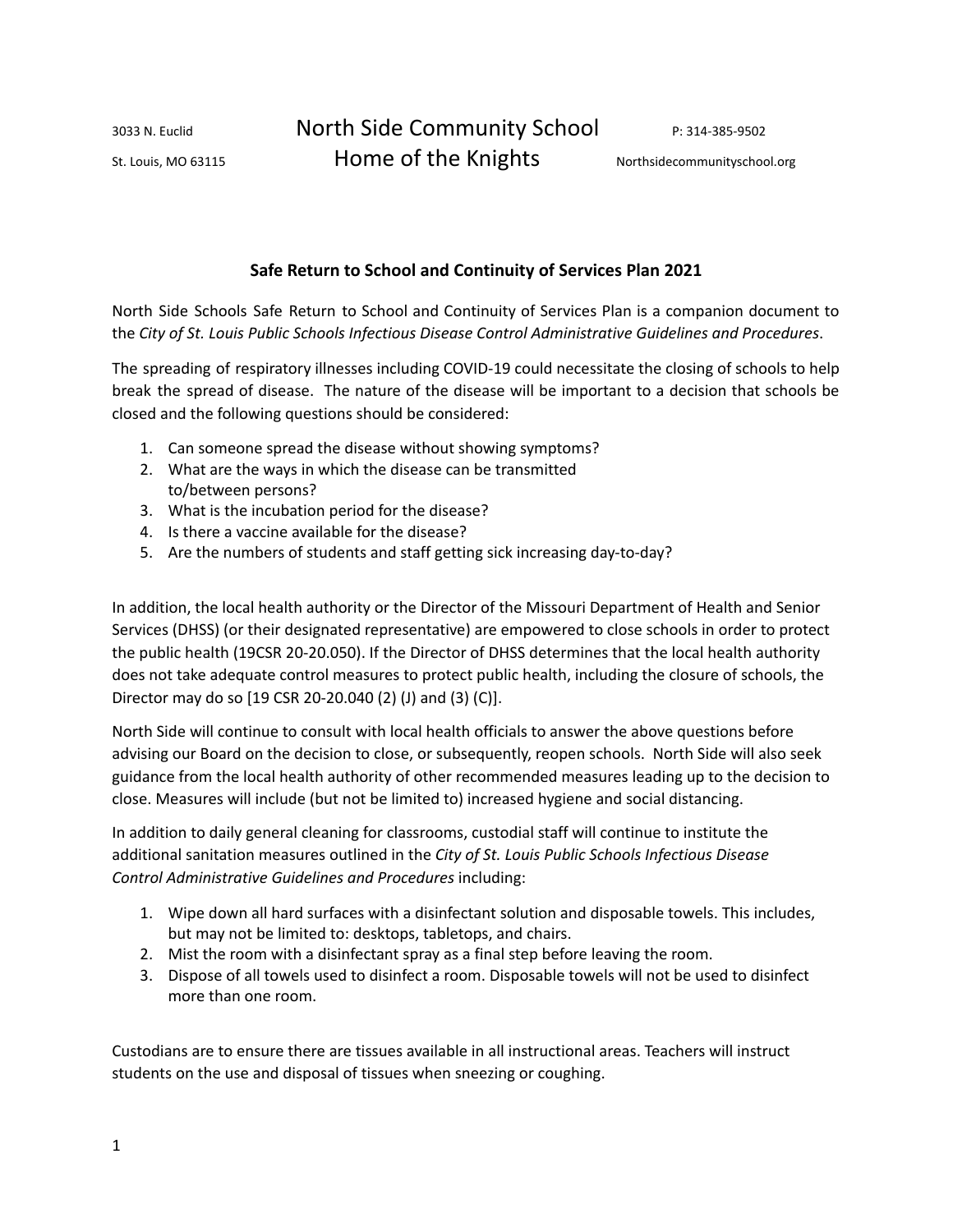Custodians are to make sure soap is available in all restrooms. Teachers will supervise students in frequent and thorough hand washing and hand drying.

North Side schools will advise all students and staff to be particularly mindful of eating well, drinking plenty of liquids, and getting adequate sleep.

Part of the problem associated with developing immunity to a new strain of virus is that the markings by which the immune system recognizes the virus (called antigens) are not yet recognizable. Just as the virus is mutating, the antigens associated with the virus are changing (a process referred to as antigen drift). After a new strain of influenza has been acquired, specialized white cells (called 'memory T cells') and antibodies that bind to the antigen remain in the body. If an invader carrying the same antigen attacks again, the immune system responds far more quickly than the first time, but when antigen drift occurs, the virus can gain a foothold even in people whose immune system has loaded itself with antibodies that bind to the older shapes. (p. 109, The Great Influenza: The Epic Story of the Deadliest Plague in History, by John M. Barry, 2005). North Side offers antigen testing onsite for persons seeking testing and experiencing any symptoms related to COVID-19.

It is because of the continued mutation of the influenza virus and the antigen drift that pandemic influenza strikes in waves. The same areas that experienced the influenza several weeks to several months earlier will experience it again in the new form. Fortunately, this succession of mutations tends to result in less virulent strains, but not always. People who had gotten sick in a previous wave may have a fair amount of immunity to another attack, but it may have mutated enough, its antigens drifted enough, to rekindle the epidemic. The 1918 influenza pandemic resulted in wave after wave, finally fading away after January 1922 (Barry, p. 391).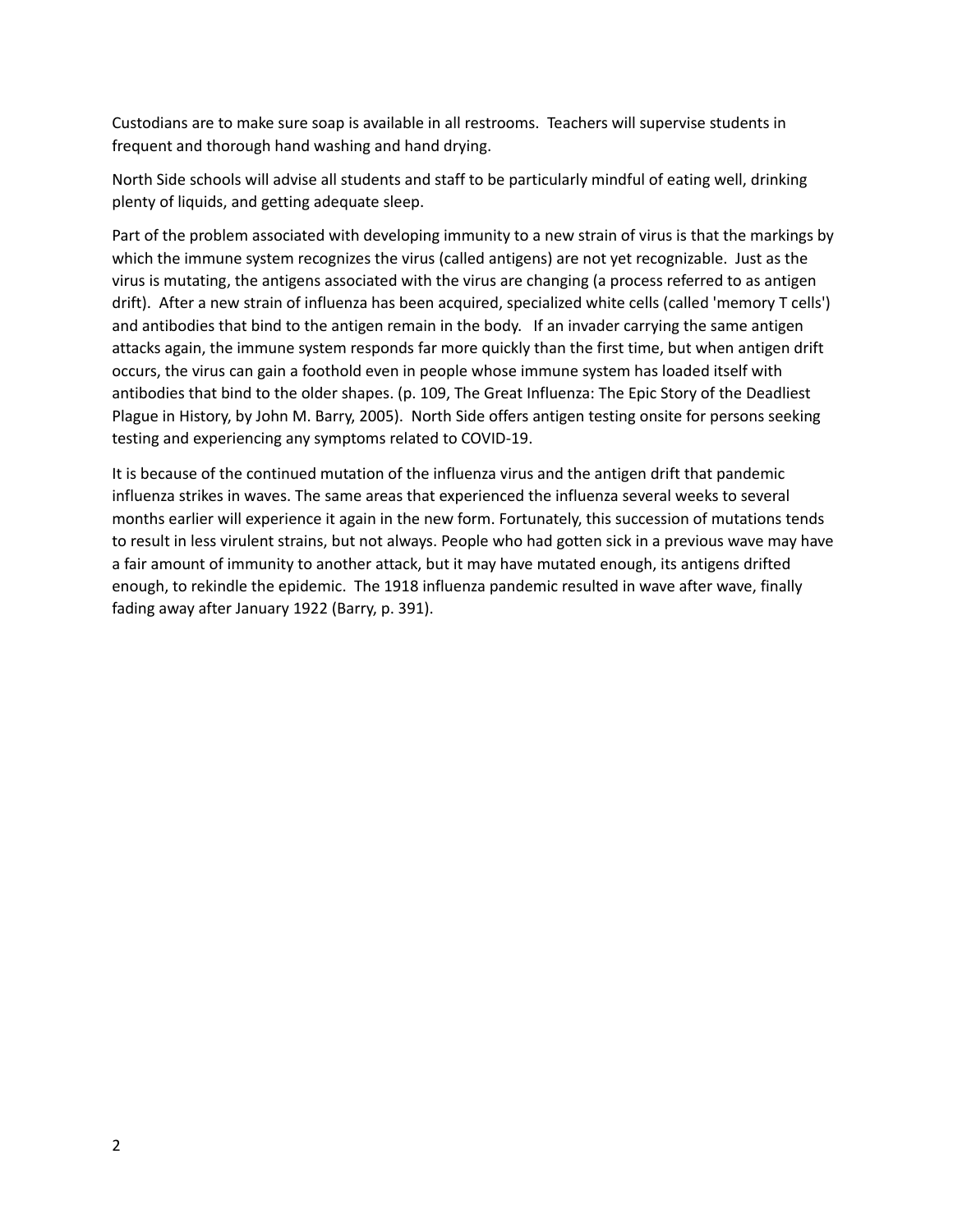# **Infection Control Guidelines and Procedures**

## **Coronavirus (COVID -19)**

Locally, the St. Louis City Health Department has been working closely with school organizations and other large organizations to guide and advise. The virus is being transmitted from person-to-person and can be transmitted from an individual who is non-symptomatic.

Health experts advise that the best course of action is to practice good hand washing skills; avoid touching eyes, nose, and mouth; practice distancing yourselves from others and avoid large groups. The first two points are certainly the easiest to control.

North Side is engaged in efforts to provide for and promote personal hygiene practices among students and teachers. We have secured supply lines and additional orders of soap and hand sanitizer. Adjustments are being made to ensure that students have more personal space in classrooms and in cafeterias. In addition, we are enlisting parents in the effort to promote good handwashing at home and to keep lines of communication open with their child's school.

### **Prevention**

The best way to prevent illness is to avoid being exposed to this virus. However, as a reminder, the CDC (Center for Disease Control) always recommends everyday preventive actions to help prevent the spread of respiratory diseases, including:

- Avoid close contact with people who are sick.
- Avoid touching your eyes, nose, and mouth. Viruses can remain on frequently touched objects such as doorknobs and cell phones for quite some time. If you touch a contaminated surface and then touch your face, you can transfer the germs, which can lead to illness.
- Stay home if you are sick, especially if you have a fever.
- Cover your cough or sneeze with a tissue, then throw the tissue in the trash. Block the spread of germs by using a tissue or the inside of your elbow. Do not use your bare hands.
- Clean and disinfect frequently touched objects and surfaces using a regular household cleaning spray or wipe.

### **Back to School**

North Side Schools provided a back to school fair welcoming back students to the classroom and handed out needed supplies for the new school year. At the fair, there was a vaccination clinic for children and a COVID vaccination station for any community member. After children were approved for COVID vaccinations, North Side had a COVID vaccination clinic on campus for any student to get vaccinated.

### **Attendance/Testing of Students and Staff**

At the beginning of each workday, North Side will require employees, before they enter the workplace, to conduct a health self-assessment of the COVID-19 symptoms on themself. If an employee answers "YES" to any of the questions, they will not be permitted to work. Any employee having a temperature of 100.4°F (38°C) or above will not be permitted to work and must stay or go home.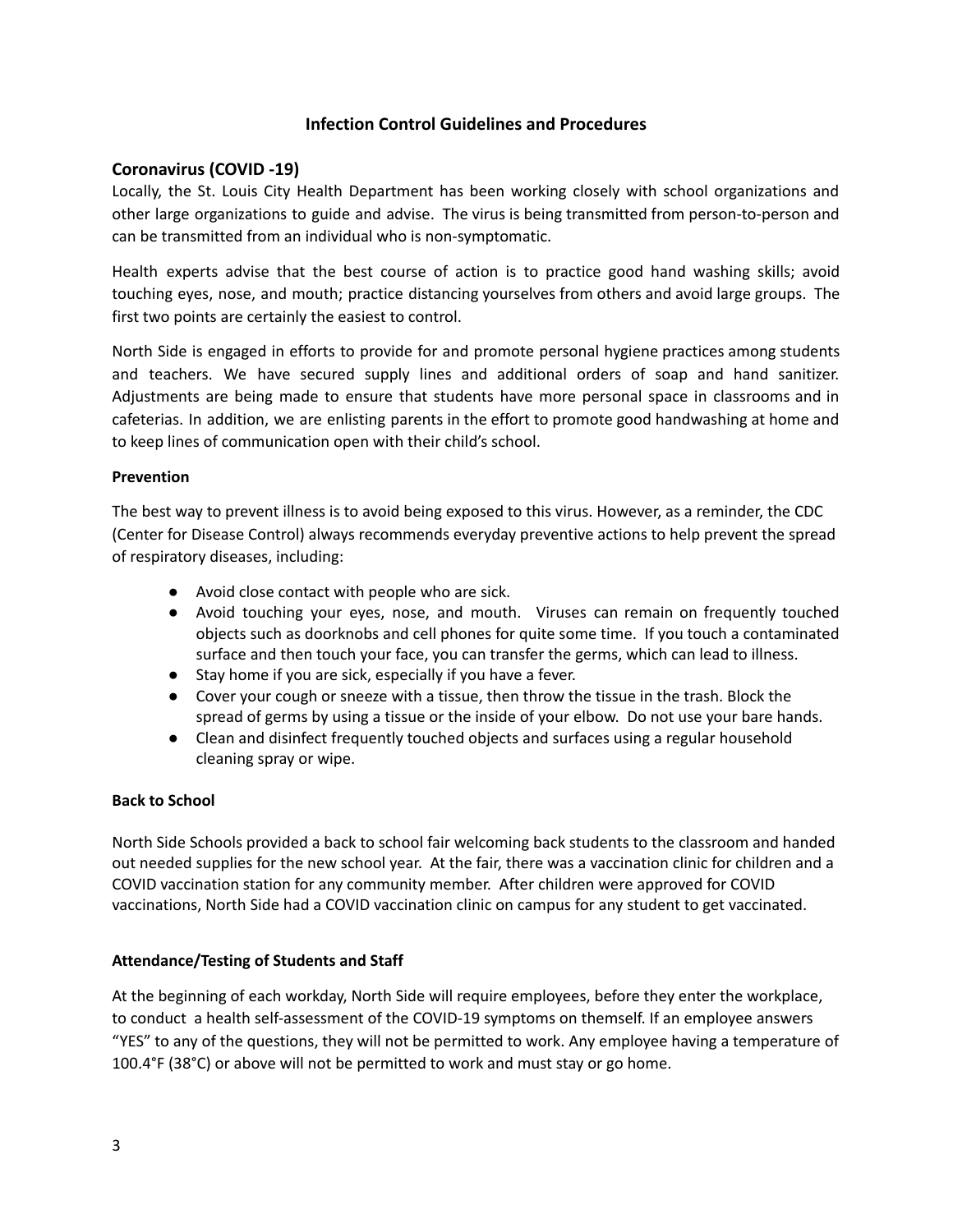Students' parents are required to ask their child(ren) about COVID symptoms of illness and take their temperature before sending them to school. Any student having a temperature of 100.4°F (38°C) or above will not be permitted to be in school and must stay home until they are asymptomatic for 24 hours.

## **Face Coverings/Masks**

Staff and students must wear a face covering when in the school buildings. Face coverings will not be required when outdoor instruction/activities allow for recommended feet of social distancing. Moreover, face coverings may be removed during meal/snack times.

North Side will maintain a supply of face coverings to be distributed accordingly (at least three per student). North Side will provide training to all staff and students on the proper use of face coverings and the purpose for wearing them as required.

## **Social distancing**

At a minimum, students will maintain a three (3) foot radius around each student's desk in the classroom. North Side will minimize contact and social mixing during school hours. We will consult with the City of St. Louis Department of Health prior to planning any school assemblies. Signage to encourage social distancing will be properly displayed throughout all schools and buildings to educate students, staff, parents, and visitors regarding our expectations.

### **Hand washing**

Hand washing is the single most effective means of preventing the spread of infection. Hand washing procedures should be followed even if gloves have been worn. If an emergency situation precludes proper hand washing, the hands should be washed as soon as possible after exposure.

Any skin surface that comes into contact with blood or other body fluids should be cleansed using the same procedures used for hands. Hands should be washed:

- Before and after touching open wounds (even if gloves are worn)
- Before eating
- After any direct exposure to blood or other body fluids.
- After removing gloves
- After handling soiled or contaminated items and equipment
- After using the toilet

The correct method used for hand cleaning and decontamination is with soap and water:

- Wet hands
- Lather hands with either bar soap or liquid soap
- Rub repeatedly for at least 20 seconds
- Rinse
- Turn faucets off using a dry paper towel.
- Dry hands properly and dispose of used paper towel in plastic bag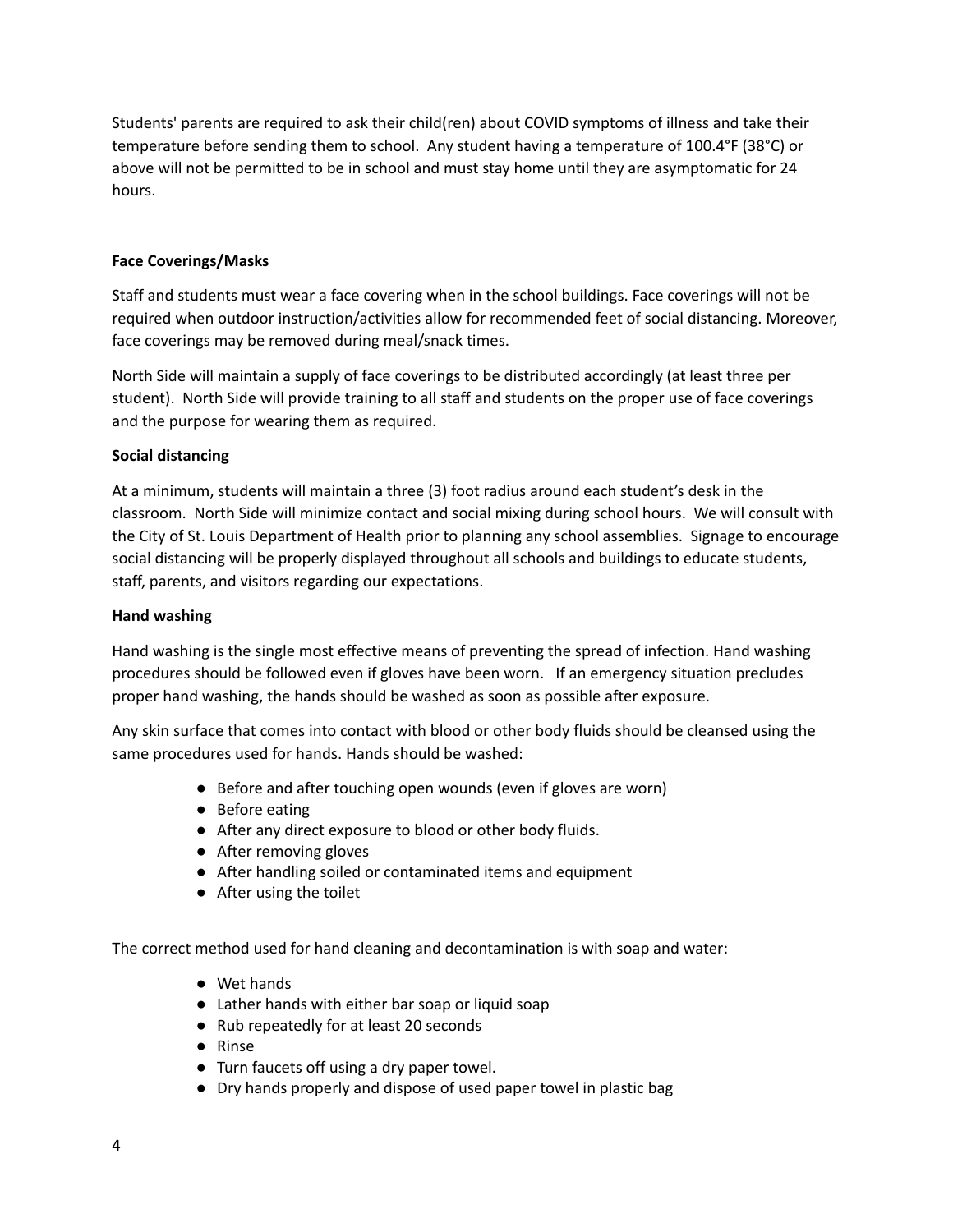In areas where running water is not readily available:

- Remove obvious soil with a wet towelette
- Use waterless foams or rinses to clean skin

# **Staff Reporting of Health Status**

- Staff will observe for flu-like symptoms and refer students to the school nurse for assessment
- Staff exhibiting flu-like symptoms will report to the school nurse's office after notifying school administration of the need for assessment
- School administration will follow school policy regarding staff illness and prevention; school administration may contact the Human Resources department for guidance and support.

# **Student Temperature Checks**

- **●** Temperature of students may be checked by the school nurse upon recommendation of school personnel when exiting the bus and/or during the school day
- **●** Students with elevated temperatures or flu-like symptoms will be referred to the school nurse for assessment
- **●** Nursing staff will follow protocol for students that exhibit fevers and notify parent/guardian for pick up, if needed

## **Cleaning Protocols**

Staff will follow guidelines set forth by St. Louis Health Department and the CDC regarding cleaning and disinfecting buildings, and will be trained on how to safely execute and complete their daily duties to minimize risks while cleaning and using disinfectant.

Recommendations to follow:

- Staff to wear rubber gloves when cleaning
- Wash hands often
- Wipe down of hard surfaces with disinfectant wipes or disinfectant spray and towels following the manufacturer's directions
- All classrooms will be treated with disinfectant spray in the evening. Again, following the manufacturer's directions
- All towels and rags to be washed overnight utilizing the warmest possible setting

North Side has increased the custodial staff for the sole purpose of cleaning and disinfecting the most frequently used areas and touchpoints within the building. This includes:

- Entryway doors push bars, glass, door frames, door handles
- Handrails
- Elevator buttons Interior and Exterior (where applicable)
- Restrooms Door handles, locks, light switches, fixtures, paper dispensers, soap dispensers, floors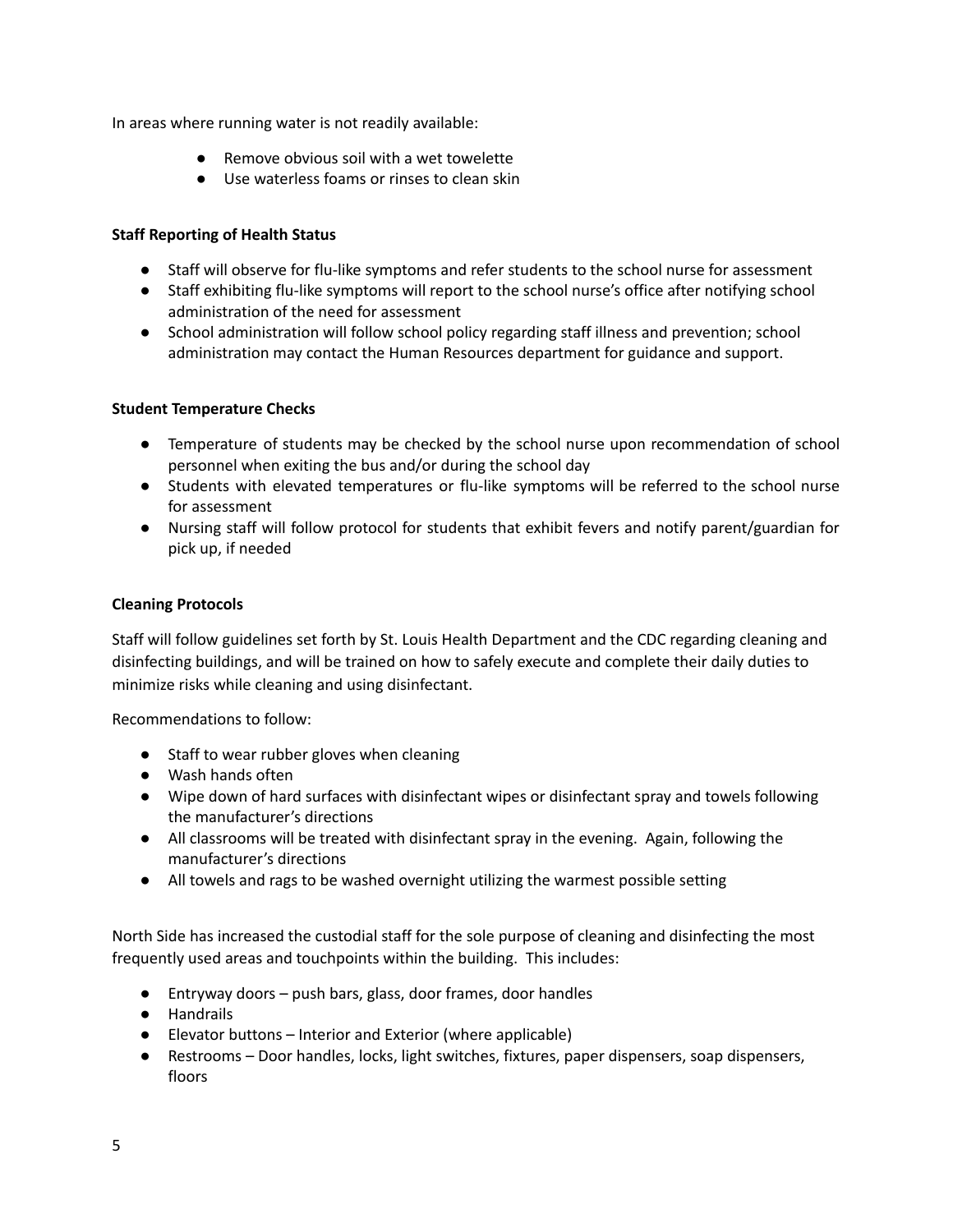Additional cleaning of all surfaces and items that have frequent hand contact (like doorknobs, desks, faucets, handrails and cell phones) are being managed, particularly areas that are visibly soiled. Custodial and cafeteria staff have access to cleaning agents that all staff can use in between regular cleanings as needed.

### **School Operations**

Each staff member will conduct a self-assessed health screening prior to coming in for work. If they have multiple COVID Symptoms or have a fever equal to or greater than 100.4°F (38°C) they must stay home.

Facilities:

- Face coverings will be supplied to all staff
- Buildings will be limited to "essential visitors" within the building. When entering, visitors will be temperature checked and asked a minimum of three (3) health screening questions
- While in the building, visitors will be required to wear a face covering (one will be provided if they do not have one)
- All buildings will have hand sanitizer stations placed at the entry points and at various locations throughout the school.
- Classrooms will have disinfectant wipes to utilize throughout the day for wipe downs of desks and frequently touched surfaces
- Teaching respiratory etiquette to students to help stop the spread of germs and minimize the likelihood of an outbreak
- North Side will hire a night custodian beginning January 2022

## Cafeterias:

- Each cafeteria will have a hand sanitizer station located at the entry point
- All staff will wear face coverings and gloves
- Pre-packaged food items and ready made plates will be available. No public salad bars or food selections will be available to students.
- Lunch times will be staggered to limit the number of students in the café serving, eating areas
- Students will be seated so physical distancing guidelines can be followed

School Transportation:

- All bus drivers will participate in daily self-assessed health screening each morning
- Drivers will be required to wear face coverings at all times on the bus while students are present
- All students will be required to wear a mask while riding the bus to and from school
- Students will be assigned a seat while on the bus. Families will be required to sit together. These will be the same seats for students to sit in daily.
- North Side will have its full bus fleet treated and disinfected on a weekly basis with disinfectant spray.
- North Side will follow Centers for Disease Control (CDC) guidelines for ensuring bus surfaces are cleaned and sanitized regularly.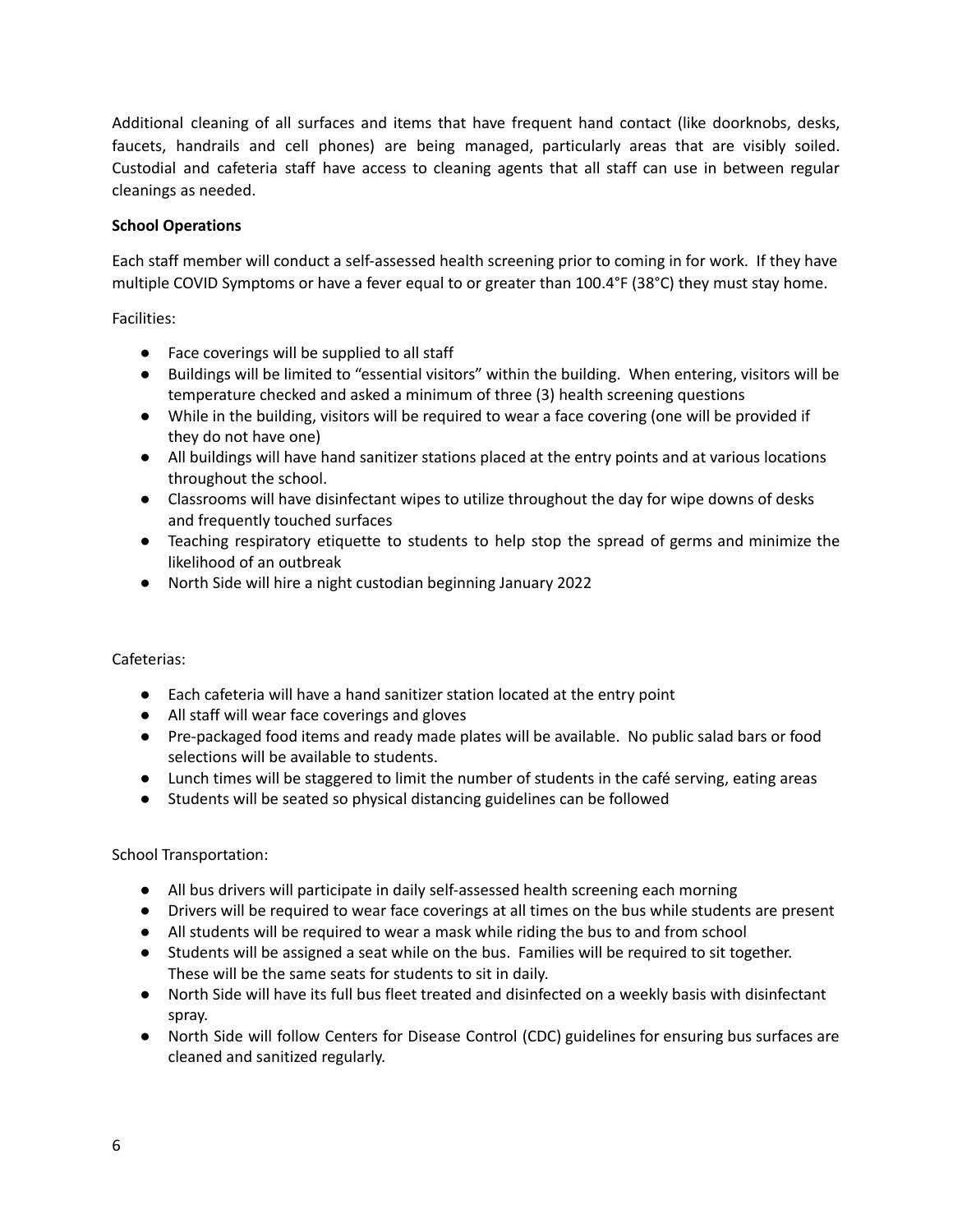Health Room Procedures

- School nurses are required to wear a mask
- Staff are required to complete a school nurse referral form before sending students to their office
- Staff are required to notify the school nurse's office before sending student to ensure social distancing
- **●** In case of emergencies, staff will contact the nurse immediately and students will return to their assigned classroom
- Students will practice social distancing while in the school nurse's office
- School Nurses will take temperature of students referred with a no-touch/infrared thermometer
- The school nurse or designee will contact parent/guardian of the student for pick-up if symptoms warrant the student be removed from school
- School nurses have access to antigen testing and may consider providing testing upon consent of staff or student requesting such and experiencing symptoms

### **Communication**

- North Side will ensure that students, staff, parents, community and media receive information, tips and updates on district procedures (including dismissal of classes or schools) in accordance with health guidelines. Information sources include, among others, the St. Louis City Health Department and the Centers for Disease Control (CDC) and the World Health Organization. We also work with other public school organizations to share best practices.
- The North Side website, northsidecommunityschool.org, includes dedicated health information for community viewing. When community health concerns are amplified, information is highlighted on the website and through social media, as updates are made available.
- Communication policies and procedures are in place, operations and/or the CEO is the designated individual to issue information and updates on school dismissals to staff, parents and community (media).

### **Health Emergency Procedures**

- North Side will verify that staff and parent emergency contact lists are up-to-date.
- The school principal and school nurse will inform staff to observe for signs and symptoms of flu.
- **●** The school nurse implements protocols for managing students who fall ill at school and track and report information to St. Louis City Department of Health.
- **●** The school nurse will report daily to the school leader the percentage of enrolled students who are absent. Same report required for staff absences.
- The school nurse/attendance secretary will keep record of students and staff who leave school due to illness. (As standard protocol, nursing staff regularly file reports with the St. Louis City Health Department.)
- The school has identified an area to temporarily hold students suspected of having influenza and/or a respiratory illness until parents arrive. This same space or another, will be used in the event large numbers of students or staff become ill.
- Counselors/Social Workers will develop specific strategies and share calming techniques with students, staff, and parents coping with fear and anxiety about current health events.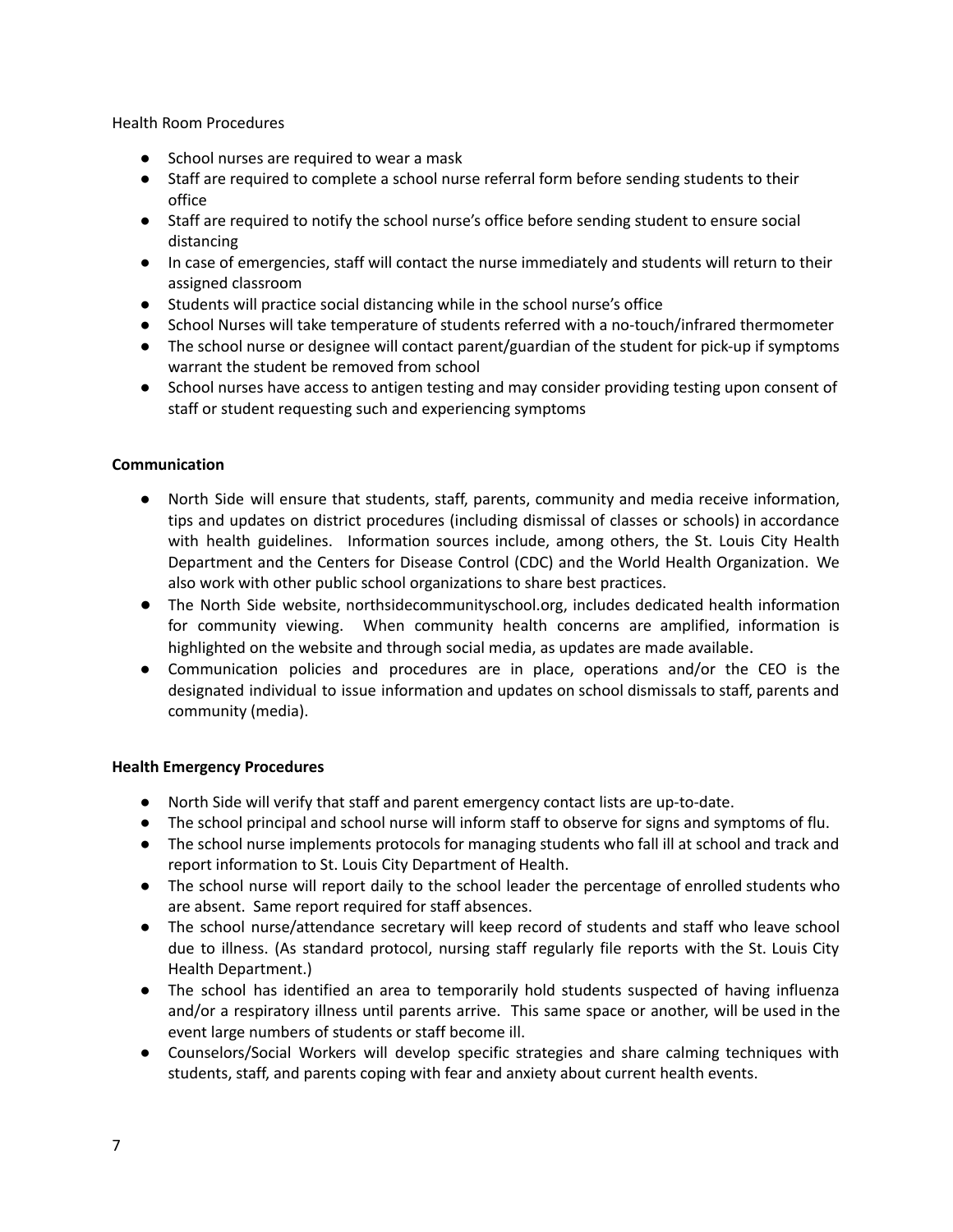● The building principals in cooperation with their staff will conduct contract tracing in their respected buildings when there is a positive tested individual in attendance and report any exposures to the operations manager. The operations manager will conduct contract tracing on the school buses and report all exposures to the local health department. The nurse and operations manager will coordinate with the health department to quarantine any students or staff that were exposed.

## **School Closure**

- The school leader will work closely with the St. Louis City Health Department in deciding on a school closure(s) due to a health threat. Such decisions will vary depending upon the number of absences, severity of cases and risk factors.
- **●** In Missouri, local public health agencies (LPHA's) or the Department of Health and Senior Services have the authority to close and/or open schools for public health reason(s). In the event of a serious health situation, schools may be closed and/or opened **only** by order of the director of Department of Health and Senior Services (DHSS) designee. **(See19 CSR 20-20.050 (3).)**
- Due to the need for consistency throughout the state, school closures and/or openings to protect the public health and safety may be directed at the state level.
- In the face of a health crisis, or heavy absenteeism, the school leader has the authority to cancel ALL activities scheduled on school property including those of outside groups.
- In most instances, closed schools can be reopened by the school leaders. However, in cases where schools were closed by DHSS or an LPHA, only the director of DHSS, his/her designee, or the LPHA may authorize the reopening of schools. Schools will be reopened only when the situation that caused the schools to be closed has sufficiently abated.

### **Academics**

- In the event a school is temporarily closed due to a health emergency, instruction will be delivered through the school's Virtual Learning Plan. The Virtual Learning Plan meets the state requirements of 1044 hours of instruction with the first day of school on August 23, 2021 per the approved Board of Directors' adopted school calendar. North Side is providing an in-person instructional format for all North Side student's.
- The Virtual Learning Plan for 2021-22 is designed for those situations in which all, or parts, of any school building has to pivot from an in-person approach to instruction to a virtual learning approach to instruction.
- Learning losses from the prior year's academic plan are being addressed through small group instruction with learning interventionists, personalized learning, and implemented research-based instructional strategies.
- North Side will hire more academic interventionists to help compensate for the loss of learning that occurred because of the pandemic.
- North Side continues to incorporate PBIS strategies to keep its students in the classroom. Also, Teachers are being provided professional development opportunities in SEL strategies to prevent students from missing out on any instructional time. Weekly morning meetings with staff and students are conducted at North Side to invest in SEL strategies to promote a more positive self esteem for the entire North Side community.
- North Side will follow all accommodations for special needs students in and out of the classroom. All special needs students will have their listed minutes met even if they have to be